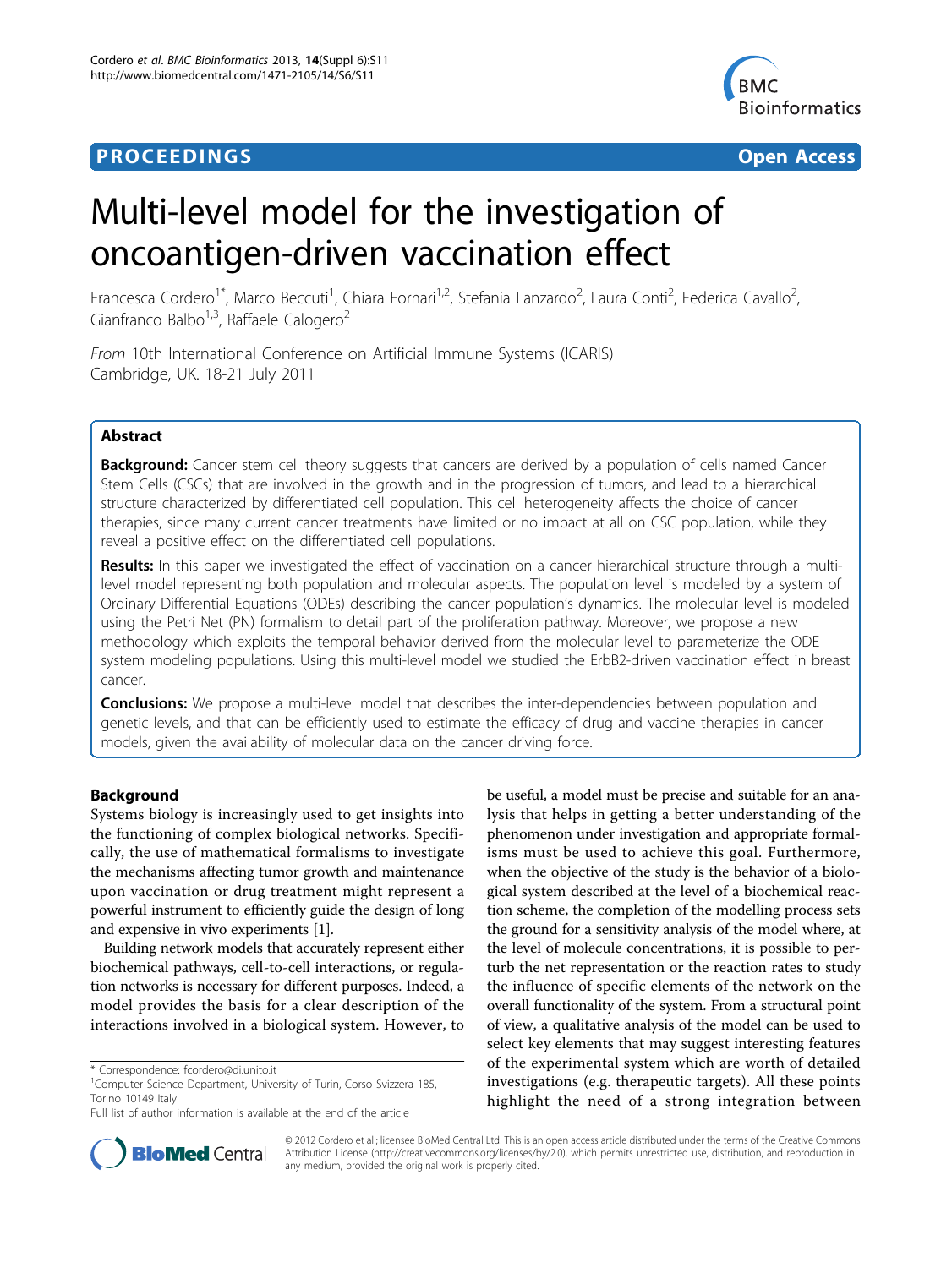computational modeling and quantitative experimental data. The paper by Kreeger and Lauffenburger [[2\]](#page-13-0) reports examples of recently proposed integrations of this type in the field of cancer systems biology. However, even thought a pathway-centric approach is widely and successfully used to investigate cancer in terms of molecular effects, when a specific gene or protein is identified to make a contribution to pathology, it is not easy to determine how its influence is propagated at population level, unless the interaction between molecular effects and population dynamics is specifically addressed by the model.

In this paper we propose a new approach, which allows to describe in a single multi-level model different dynamics levels (e.g. molecular regulation network and cell population) of a complex biological system providing a way of highlighting the interactions among different levels and making easier the model parameter definition. For instance the difficulty of defining the parameters of a population model, in the presence of few measured results, can be overcome deriving such parameters directly by a molecular network that mimics the most relevant biochemical reactions occurring into a cell population, thus accounting for the presence of environmental changes, mutation, and noise in intracellular biochemical reactions.

Even if it is true that with this methodology, dealing with a lack of information is only moved one level down in the modeling process, (functionally) simpler parameters are now used in the basic model of our case study, leaving to the solution of the molecular model the burden of deriving the complex representations of the proliferation parameters that are now allowed to be expressed with intricate functions of time.

As we just said, our case study has been modeled with a 2-level representation. The first level describes regulation aspects of proliferation considering gene interactions; specifically, our experimental model of carcinogenesis is driven by ErbB 2 [[3](#page-13-0)]. This molecular network is designed using the Petri Net [[4\]](#page-13-0) formalism which is quite suitable to build models of this type and which allows to compute qualitative and quantitative properties of the experimental system with numerical and analytical methods. Moreover, PNs offer the possibility of representing a reaction scheme as a graphical diagram that supports the comprehension of the behavior of the real system with simple to understand, yet precise descriptions.

The second level describes the population interactions in the ErbB 2-driven carcinogenesis, and is based on the model presented in Fornari's paper [[5\]](#page-13-0), where a system of ODEs was used to describe the progression of malignant tumors, assuming the validity the CSC theory [\[6\]](#page-13-0). Our ODE model takes into account the main properties of CSCs: tumorigenic capacity, self-renewal, and differentiation into non-stem cells. The hierarchical organization of the tumor is guaranteed both from the growth and progression as well as from the differentiation capacity characterizing CSC subpopulations. CSCs give rise to committed Progenitor Cells (PCs) characterized by a rapid proliferation rate. PCs are able to completely differentiate into Terminally differentiated Cells (TCs). In the paper by Fornari et al., parameters characterizing the behavior of proliferation, death, and differentiation of tumor cell populations are assumed to be affected by external events such as vaccination or pharmacological treatments and are tuned using experimental data based on the tumor mass growth trend observed in mice after a subcutaneous injection of cancer cells. However, to make such cellular model interesting for the biological community, it is necessary to link proliferation and differentiation parameters to the molecular events which control them, thus allowing the visualization at cellular level of perturbations made on the underlying molecular network.

To investigate how the perturbation at molecular level impacts on population models, we used a simulative approach to show the effects of well known inhibition of progression of multifocal preneoplastic lesions [[7](#page-13-0)] in ErbB2-driven carcinogenesis, by means of chronic vaccination and we provide an example of new hypothesis that can be generated using such models and subsequently validated with biological experiments.

## Results and discussion

In this section, we first discuss the new proposed approach in details, and then we show how it can be used to study and analyze the effects of vaccination on a carcinogenesis driven by ErbB 2 [[3\]](#page-13-0) receptor family considering both population and molecular aspects.

## Workflow

In this paper we propose a new multi-level approach to model and analyze complex biological systems, which exploits specific interdependencies among different levels. The overall organization of the method is summarized in Figure [1,](#page-2-0) and consists of the following four main steps: (1) model definition, (2) model consistency and correctness validation, (3) multi-level model interactions, (4) model dynamics.

## Model definition

In this first step the biological system is represented by a multi-level model, where the number of levels is chosen according to the phenomenon under study. As already highlighted in the background Section, focussing at each level on different aspects of the problem under study, model creation and parameterization are made easier. For instance, our case study which is concerned with the carcinogenesis driven by ErbB 2, was modeled by 2-level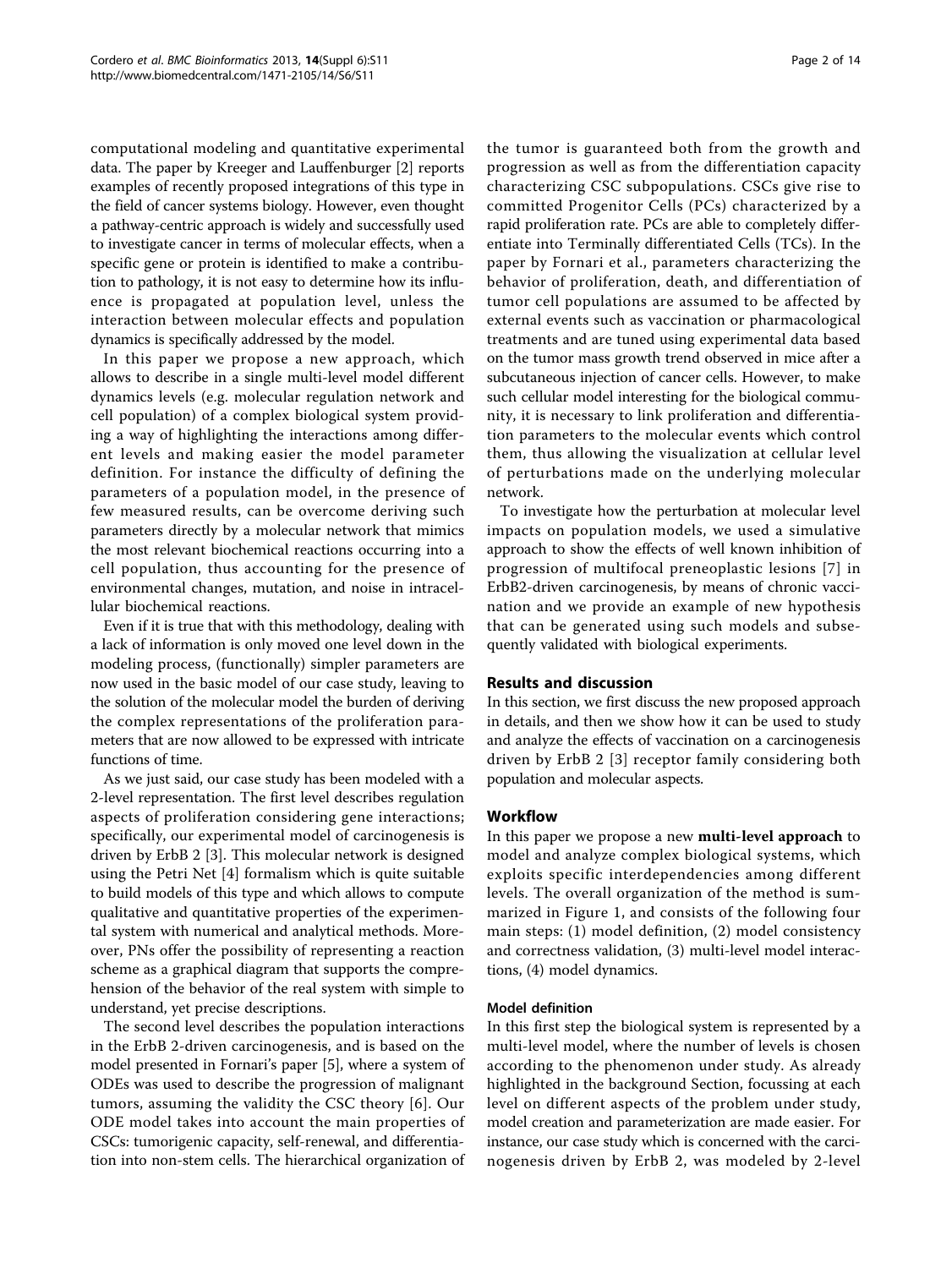<span id="page-2-0"></span>

model, where the former level describes the molecular regulatory network and the latter one the cell populations. In details, the dynamics of the low level, namely at the gene and molecular scale, is modeled using the PN formalism. It provides an explicit and intuitive representation of the signaling cascade controlled by the ErbB receptors family, capturing the relevant biochemical reactions involved in the regulation aspects of proliferation. Instead, the dynamic of the high level system, namely at the cell population scale, which describes the interactions between different sub-populations of cells is represented by a system of ODEs, following a trend that has already been established in the literature [\[8](#page-13-0)].

## Model consistency and correctness

This second step that naturally follows the model definition phase is focused on the validation and verification of the accuracy and correctness of the representation. Among several methodologies, used to perform these analysis, we exploit structural validation and model checking. The model structure is validated using the P-semiflow analysis, and thus identifying the set of places where a given kind of correlated matter is preserved during the evolution of the model in order to make sure that mass conservation laws are respected. On the other hand, model checking is used to verify the consistency and correctness of the model with respect to well-known properties found in the literature and expressed through Computational Tree Logic (CTL), a type of temporal logic. In our case study, model checking is used to verify if the growth factors stimulation always leads to a production of specific protein complexes. Details on how model checking is used in our case study also to analyze other properties of the model will be provided at some length in the Methods Section of this paper.

## Multi level model interactions

After the creation and the validation of models, it is necessary to define how models interact. In our case study, to link populations proliferation parameters with regulation events we identify for each level a set of interaction points. Specifically, for the molecular level we select a set of (PN) places playing a pivotal role in cell proliferation corresponding to Bad, cyclinD, and NF-kB proteins. On the other hand, at population level, we select proliferation rates of CSC and PC as the parameters that mostly depend on biochemical reaction dynamics. Hence, we specify interactions defining each proliferation rate as the product of three functions representing the temporal behaviors of protein targets.

#### Model dynamics

The last step is related to the analysis of the global model dynamics. First, the corresponding ODE system is automatically derived from the PN model.

In general, this system of ODEs can be very large and complex, thus a preliminary reduction phase is performed to obtain a suitable system of ODEs. Specifically this phase consists in a downsizing of the ODE number by identifying those equations which are redundant using PN structural properties such as P-semiflows. Indeed, we derive a set of ODEs from the PN model and, then, for each minimal P-semiflow of the system one equation from the ODE system is removed. After having reduced the complexity of the model, the temporal dynamics of the quantities contained in the places which play a pivotal role in cell proliferation are studied through numerical integration of the derived ODE system. Hence, the obtained quantities are used as parameters in the ODE system modeling the cell proliferation, and it is solved by numerical integration.

Referring to our case study, in the following paragraphs we show how our methodology can be be put in practice discussing first the individual components of our twolevel model.

#### First level: molecular regulation network

The network provides a fairly complete representation of the signaling cascade controlled by the ErbB receptor family where the targets are represented by three proteins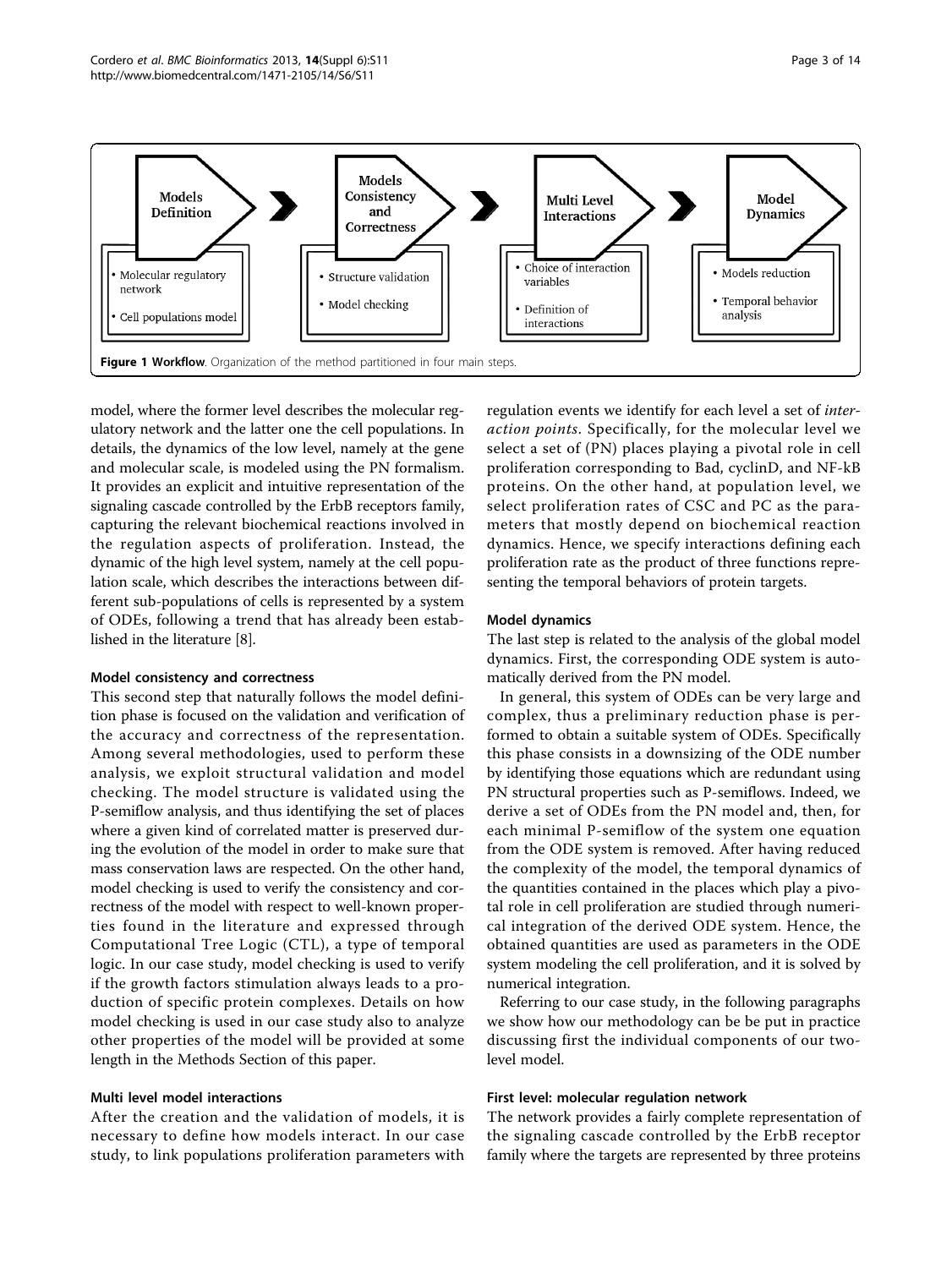(cyclinD, NF-kB and BAD) playing a pivotal role in cell proliferation. The temporal behaviors of these targets are used to control the proliferation rates of CSC and PC populations. The main effect of ligand binding and dimerization of ErbB family receptors regards the activation of the phosphoinositol-3-kinase(PI3K)/Akt pathway. Akt is a serine/threonine kinase that functionally modulates numerous substrates involved in the regulation of cell proliferation, survival, angiogenesis and tissue invasion [\[9](#page-13-0)]. This signaling cascade is modeled using a Petri Net formalism (see Methods for more details). Figure 2 shows the complete PN formed by 111 proteins (places) and 124 reactions (transitions) which require the definition of 235 parameters (reactions and parameter values are available in the Additional file [1](#page-12-0) and in Additional file [2\)](#page-12-0). The model allows to specify the temporal dynamics of

protein targets and to investigate how therapeutic approaches, such as vaccination or drugs treatments, impact and spread on molecular network. A high level description of our molecular network is reported in Figure [3](#page-4-0), where it is highlighted its organization in 5 portions: (A) ErbB activation cascade; (B) Phosphatidylinositol 3,4,5-triphosphate, Pip3 production and Akt activation; (C) downstream effects of Akt activation; (D) mammalian target of rapamycin, mTOR, regulation, and (E) Toll-like receptor 2, TLR2, cascade. Portion A describes the ligand binding and dimerization for three ErbB receptors: ErbB 1, ErbB 2 and ErbB 3. These reactions are based on the results contained in the paper by Birtwistle [[8](#page-13-0)] which describes a quantitative kinetic model of the ErbB family cascade to the Akt activation. ErbB receptor ligands, EGF and HGR, activate ErbB 1

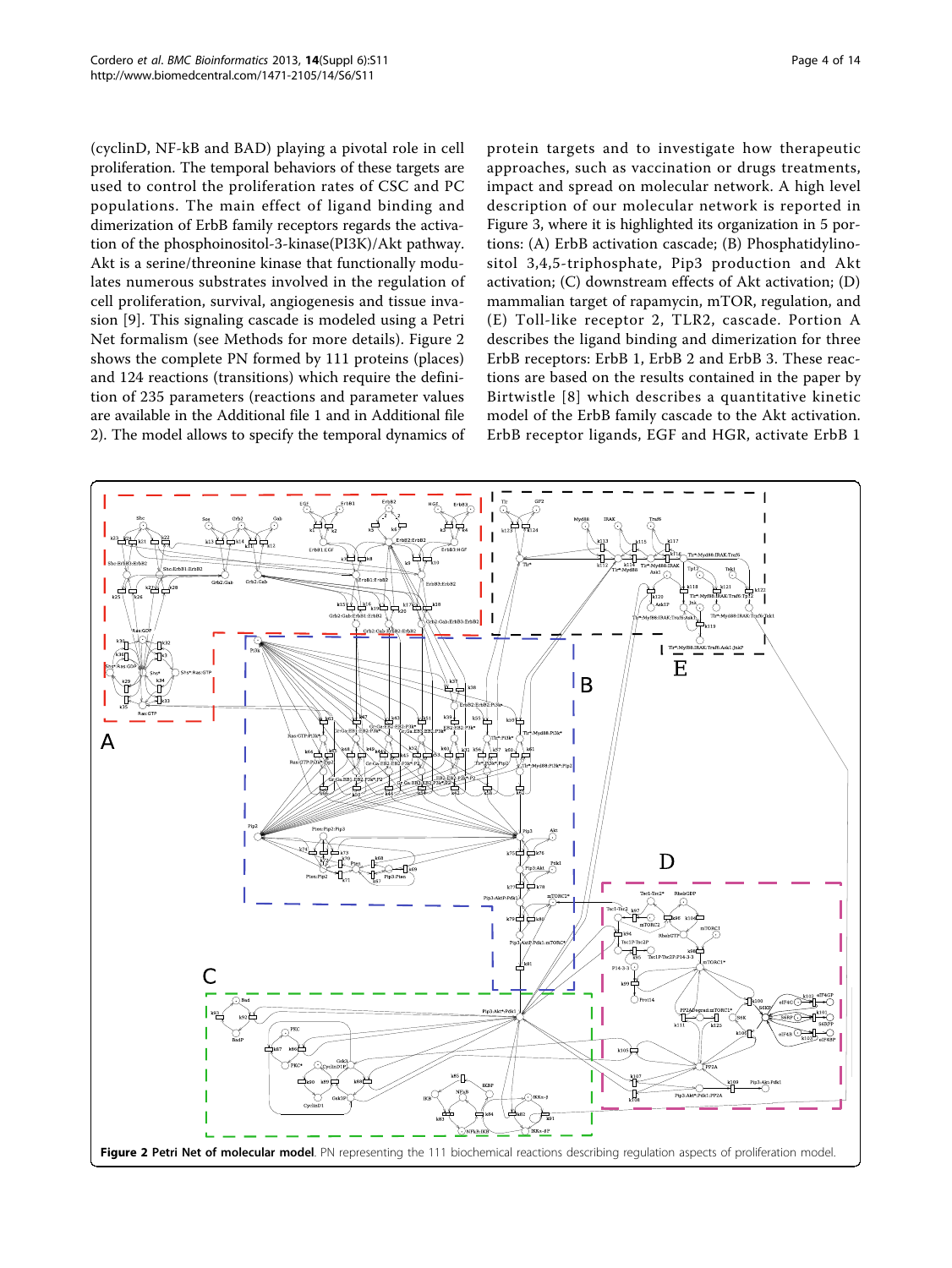<span id="page-4-0"></span>

and ErbB 3, respectively. Both the ligand-bound ErbB 1 and ErbB 3 dimerize with receptor ErbB 2 and then lead to the recruitment of different adapter proteins, namely Grb2, SOS and Gab1. On the other hand, no known ligand binds ErbB 2: it is a distinguished member of the ERBB family since it does not bind any of the known ligands with high affinity, but it is the preferred heterodimeric partner for other receptor of ErbB family. The downstream signaling of ErbB receptors, conditional on the recruitment of adapter proteins, involves the activation of the enzyme PI3K. Ligand-bound receptors after dimerization with ErbB 2, can recruit Shc, via Grb2/Sos complexes. This event is mutually exclusive with respect to the activation of PI3K. The Shc adapter is involved in the Ras/MAP kinase pathway, resulting, specifically, in GDP/GTP exchange and Ras activation. Also Ras is subsequently involved in the PI3K/Akt pathway.

The main effects of the downstream signaling is the production of  $Pip_3$  that leads to the activation of Akt, as reported in portion B of the network. The production of Pip<sub>3</sub>, which is a second messenger involved in the regulation of different processes, is catalyzed by PI-3K starting from Phosphatidylinositol 4,5-triphosphate, Pip<sub>2</sub>. In

portion B a set of reactions involved in the regeneration of Pip<sub>2</sub> is also reported. Its recovery results from the contribution of the Pten-dependent dephosphorylation of Pip<sub>3</sub>.

With respect to Birtwistle's work, we extend the network with three additional blocks (Portions C, D, and E). Portion C describes the downstream effects of Akt activation. Akt has a critical regulatory role in many cellular processes, and in particular in cancer progression. As described before, we decided to focus the effects of Akt on three targets:

• the transcription factor Bad the proliferation action of Akt is mediated through the direct inhibition of this pro-apoptotic signal,

• the activation of cyclinD Akt occurs at the G1-S transition of the cell cycle via phosphorylation and inhibition of glycogen synthase kinase 3-beta (GSK- $3\beta$ ) that stabilizes cyclin D1,

• the transcription factor nuclear factor-kappa B, NF-kB Akt promotes NF-kB activity since it directly phosphorylates I-kappa-B kinase  $\alpha$ , IKK $\alpha$ , to activate NF-kB whose broad oncogenesis activity - through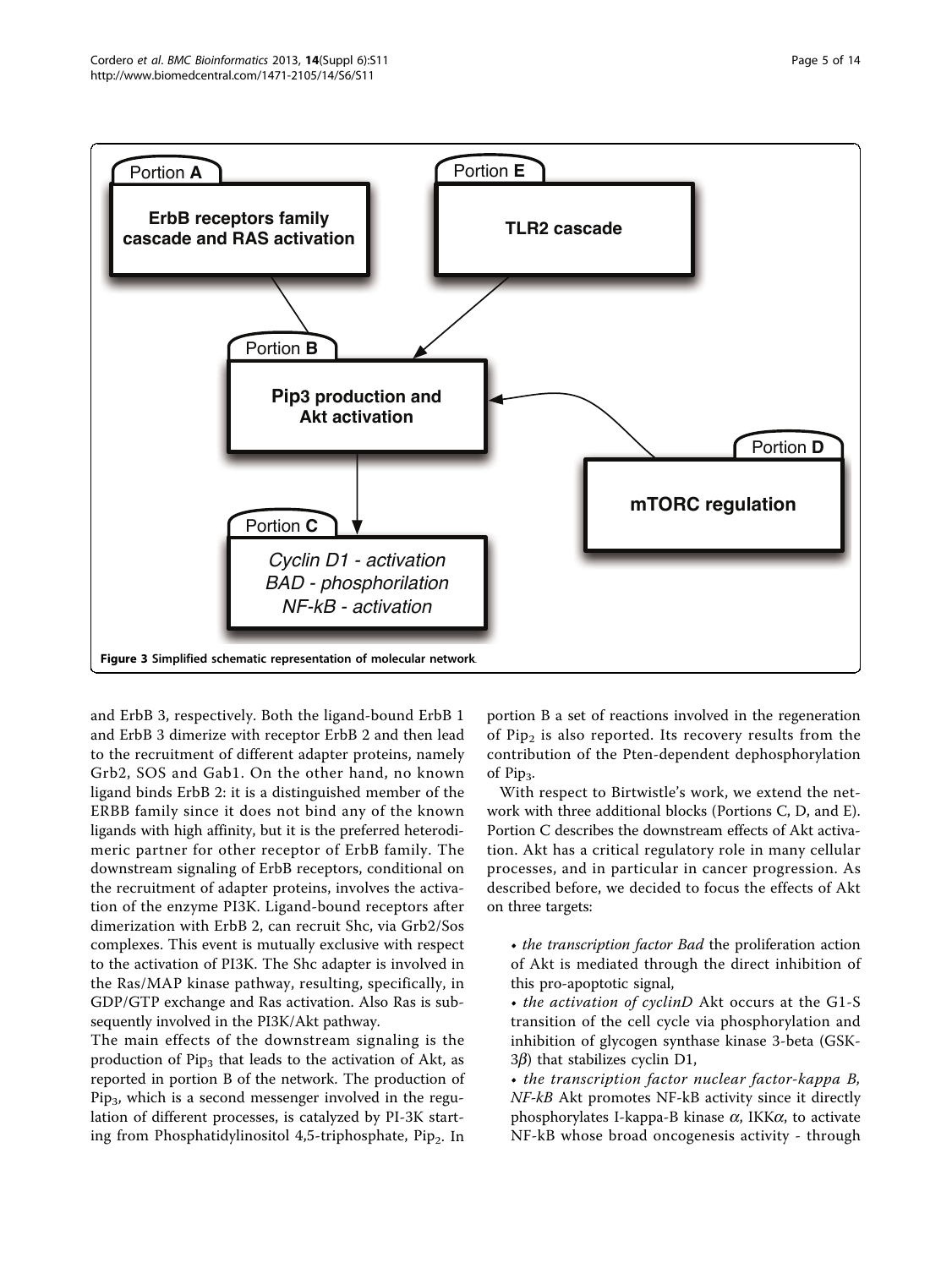<span id="page-5-0"></span>its ability to control cell proliferation and to suppress apoptosis - is well known.

Another important regulation of cell growth by Akt regards its primary effect on mTOR whose action is depicted in portion D of the network. mTOR is associated with two complexes: the rapamycin-sensitive TORC1 complex which controls S6K phosphorylation and 4E-BP1 to regulate translation, and TORC2 that controls the phosphorylation of Akt. The activation of TORC1 by Akt involves the phosphorylation of TSC2, which reveals a negative regulatory effect on mTOR controlled by the GTPase Rheb.

Finally, portion E specifies the cascade of TLR2. Functional analysis of mammalian TLRs has revealed that they recognize specific patterns involved in the cell proliferation. The signaling pathway via TLR2 recruits the adapter protein MyD88. Upon stimulation, MyD88 recruits IL-1 receptor-associated kinase (IRAK) to TLR2. IRAK is activated by phosphorylation and then associated with TRAF6, leading to the activation of two distinct signaling pathways, and finally to the activation of JNK and NF-kB.

Overall, this network is a modification of that proposed by Birtwistle in order to account the characteristics of preclinical breast cancer model based on BALB/c mice transgenic for the transforming rat ErbB2 oncogene, BALB-neuT mice. BALB-neuT mice develop breast cancer with 100% penetrance [[10\]](#page-13-0). These animals are transgenic for a mutated ErbB2 rat gene, encompassing a single point mutation that replaces the valine residue at position 664 in the transmembrane domain with glutamic acid favoring ErbB2 homo-dimerization thus transforming the ErbB2 proto-oncogene into a dominant transforming oncogene [[11\]](#page-13-0). In vivo experiments have shown that PI3K represents an important element in the ErbB2 signal transduction since anti-ErbB2 antibodies impair PI3K/Akt-mediated tumorigenic effects [[12](#page-13-0)], these experiments also demonstrate the ability of ErbB 2 to activate directly Akt without the involvement of growth factors. Moreover, the choice of adding the TLR2 contribution to the proliferation pathway derives from the observation that the TLR2 receptor shares the PI3K activation network [[13\]](#page-13-0) with ErbB2 [[14\]](#page-13-0), and accounts for recent results that show TLR2 to be expressed by breast cancer cell lines [[15\]](#page-13-0) and to be involved in cancer invasiveness.

#### Second level: cell population model

We have investigated the proliferation of the three tumor cell populations CSC, PC and TC using an ODE based model. The system of ODEs presented in Fornari's paper has been modified in this work neglecting (at this level) the therapy effects. The resulting model of

the dynamics of these cancer cell populations is constructed by specifying the following system of linear and homogeneous ODEs:

$$
\begin{aligned} &\frac{dN_{CSC}}{dt} \;=\; P_{sp} \omega_{CSC} N_{CSC} + \gamma_{PC} \sum_{j=1}^3 N_{PC_j} - \eta_1 N_{CSC} - d_1 N_{CSC} \\ &\frac{dN_{PC_i}}{dt} \;=\; P_{asj} \omega_{CSC} N_{CSC} - \omega_{PC} N_{PC_1} - \gamma_{PC} N_{PC_1} - \eta_1 N_{CSC} - \eta_2 N_{PC_1} - d_2 N_{PC_1} \\ &\frac{dN_{PC_j}}{dt} \;=\; 2 \omega_{PC} N_{PC_j-1} - \omega_{PC} N_{PC_j} - \gamma_{PC} N_{PC_j} + \eta_2 N_{PC_{j-1}} - \eta_2 N_{PC_j} - d_2 N_{PC_j} \ \ j = 2 \dots 3 \\ &\frac{dN_{PC_j}}{dt} \;=\; 2 \omega_{PC} N_{PC_{i-1}} - \omega_{PC} N_{PC_i} + \eta_2 N_{PC_{i-1}} - \eta_2 N_{PC_i} d_2 N_{PC_i} \qquad i = 4 \dots 6 \\ &\frac{dN_{PC_j}}{dt} \;=\; 2 \omega_{PC} N_{PC_k} + \eta_2 N_{PC_k} - \eta_3 N_{PC_j} - d_2 N_{PC_j} \\ &\frac{dN_{TC}}{dt} \;=\; \eta_3 N_{PC_j} - d_3 N_{TC} \end{aligned} \eqno{(1)}
$$

where  $N_{CSC}$ ,  $N_{PC_i}$  and  $N_{TC}$  are the numbers of cancer stem cells, progenitor cells, and terminal cells, respectively. Notice that the terms characterizing these equations depend on 4 parameters:  $\omega_{CSC}$  and  $\omega_{PC}$  describe the proliferation rates;  $\gamma_{PC}$  represents the bidirectional inter-convertibility parameter that involves CSC,  $PC_1$ ,  $PC_2$  and  $PC_3$  subpopulations;  $d_i$  indicates the death rate; and  $\eta_i$  describes the differentiation rates.

#### Parameter definition

Before discussing how model consistency and correctness are validated in our case study we explain how the input parameters for the two models are chosen. All the reaction rates of the molecular network as well as the initial protein concentrations, reported in the Additional file [2,](#page-12-0) are tuned starting from the values reported in the Birtwistle's paper. For what concerns TLR2 receptor concentration, we evaluated the presence of surface expression of TLR2 in TUBO cell line, which is a cell line derived from BALBneuT tumors [\[16](#page-13-0)]. TLR2 positive cells represent a significant subpopulation of the ErbB2 positive cells, which constitute the cell majority both in the TUBO cell line (E) and in the serial passages of spheroids formation (P1, ..., P3). Interestingly, TLR2 positive cells increase over serial passages of spheroids formation, which represent a method to enrich in CSC, see Table 1. For this reason, we set the concentration of TLR2 in CSC subpopulation 100 times higher than that of PCs.

The initial marking of three growth factors is defined as a function which models injections happening at regular time intervals. For what concern the parameters at population level, the TCs/CSCs ratio was defined indirectly on

Table 1 TLR2 and Neu expression on TuBo (E) and serial passages mammospheres (P1, P2, P3).

| Cell line      | ErbB2 $(%)$   | <b>TLR2</b> (%) |
|----------------|---------------|-----------------|
|                | $52.7 + 4.2$  | $8 + 1$         |
| P1             | $51.9 + 12.7$ | $21 + 3$        |
| P <sub>2</sub> | $45.5 + 10.5$ | $24.5 + 5.3$    |
| PЗ             | $41.2 + 10.4$ | $27.1 + 3.8$    |
|                |               |                 |

Percentage of positive cells evaluated by FACS analysis. Data shows mean +/-SD from 6 different experiments.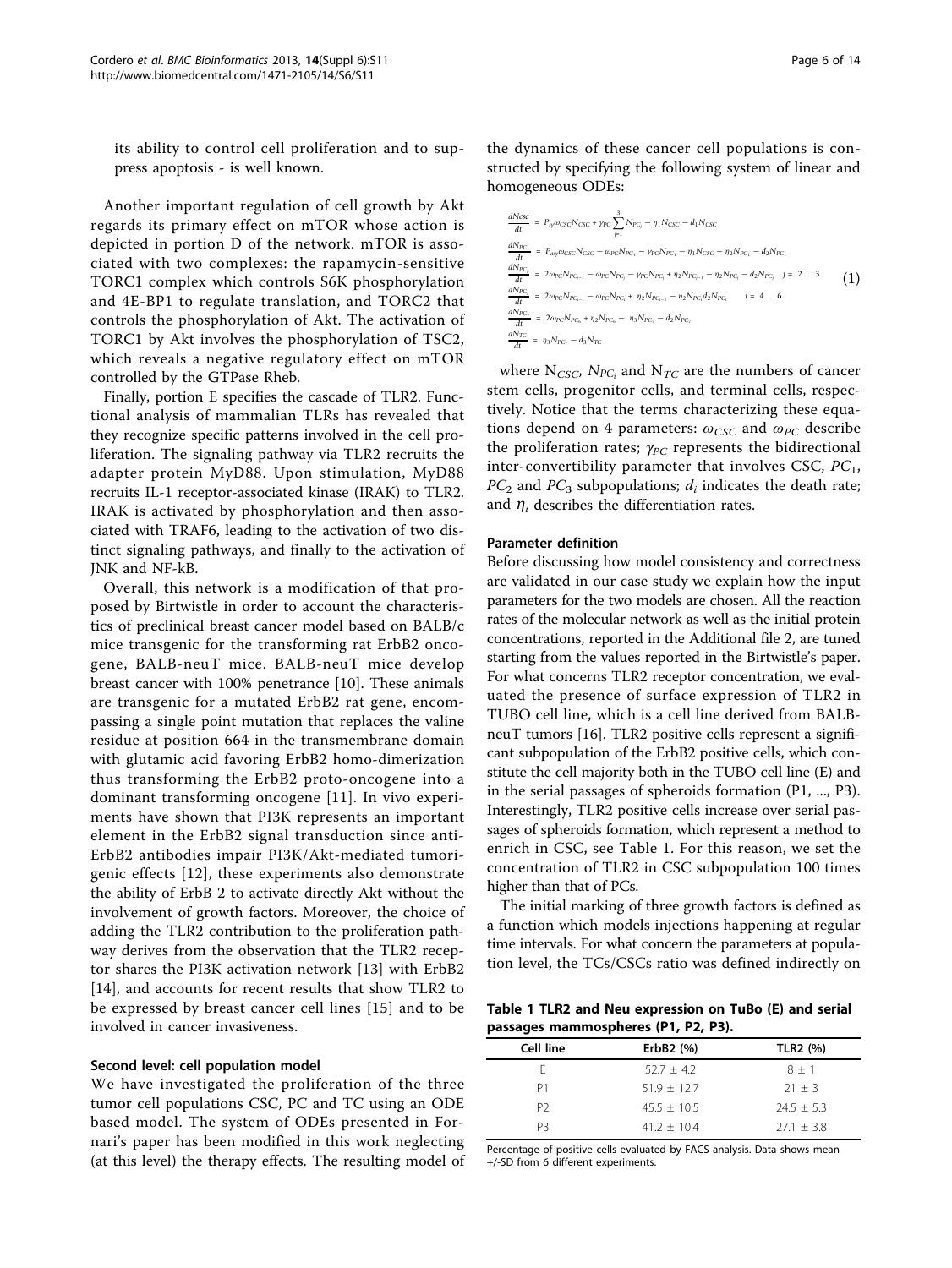the basis of spheroids that can be produced starting from a cell culture of 1000 TUBO cells. Since spheroids are clonal, i.e. each spheroid is derived from a unique CSC, counting the number of spheroids allows to quantify the number of CSCs present in the starting cell culture (15 +/-5 CSCs every 1000 TUBO cells). The differentiation, death, and bidirectional inter-convertibility parameters are set as reported in Fornari's work [[5\]](#page-13-0). Otherwise, proliferation rates of cell population are defined considering several proteins dynamics at regulation level.

#### Model consistency and correctness

The consistency and correctness of the model has been verified applying three preliminary checks. The first check is based on P-semiflows that, as explained in details in the Methods Section, can be used to identify the sets of places where a given kind of correlated matter is preserved. In this way using the biological reactions involved in the model construction it is possible to identify sets of places that must appear in the same P-semiflows.

For instance if we consider the following reactions:

| R:41 | $Pip3 + Pten$ | $\xleftrightarrow{R_{67}}$ Pip3 : Pten<br>$k_{68}$                    |
|------|---------------|-----------------------------------------------------------------------|
| R:42 | $Pip3$ : Pten | $\xrightarrow{k_{69}}$ Pip2 + Pten                                    |
| R:43 | $Pten + Pip2$ | $\xleftrightarrow{k_{70}}$ Pten : Pip2<br>$k_{\tau}$                  |
|      |               | R:44 Pten : Pip2 + Pip3 $\xleftrightarrow{k_{72}}$ Pten : Pip2 : Pip3 |
|      |               | R:45 Pten : Pip2 : Pip3 $\xrightarrow{k_{74}}$ Pten : Pip2 + Pip2     |

we observe that the places representing the conservation of Pten are correctly in the same P-semiflow: Pten, Pip<sub>3</sub>:Pten, Pip<sub>2</sub>:Pten, Pten:Pip<sub>2</sub>:Pip<sub>3</sub>.

The second check is based on model checking: a technique that provides a useful quality control for the development of large scale complicated models. As described in the Methods Section, model checking is based on the use of temporal logic to specify system behavioral proprieties which can be processed automatically using computationally efficient procedures that determine whether they are effectively reproduced by a model. In this work we have used model checking to verify the consistency and correctness of our model with respect to a set biological reactions used for its construction, and to other well-known properties found in literature.

For instance, the following reachability query has been tested and shown to be satisfied in our model: the growth factors stimulation always leads to a production of at least one of the following protein complexes: HER2:Pi3k, TLR:Pi3k, TLR:MyD88:Pi3k, H2:Gr:Gab: Pi3k, Ras:GT:Pi3k, ERBB3:ERBB2:Gr:Ga:Pi3k, and ERBB1:ERBB2:Gr:Ga:Pi3k

Moreover, examples of pathway queries which show that our model exhibits one well-known properties discussed in the literature [[17\]](#page-13-0) is: mTOR inhibition abrogates feedback inhibition of the proliferation pathway resulting in Akt activation;

$$
AG(P3Akt^*:Pdk1 \neq 0 \Rightarrow (TO2^* \neq 0 \vee (P3:Akt:Pdk1:TO2^*)))
$$

An example of steady-state property that has been proved in our model is: the system exhibits a cyclic behavior with respect to the presence of Pten

$$
EG((Pten \Rightarrow EF \neg Pten) \land ((\neg Pten \Rightarrow EFPten).
$$

Finally the last check consists in verifying that the quantitative behavior of the model is consistent with the literature, for instance according to results presented in [[18](#page-13-0)] we verified that Pten inhibition leads to an inhibition of the proliferation pathway.

#### Multi-level model interaction

To link proliferation (population level) with regulation events (regulatory network) it is necessary to set interaction points from both models. Those points of interactions are selected through the singling out of proteins (at regulatory level) directly involved in the phenomenon under study (at population level). As hinted before, for what concerns the population level, we select proliferation parameters, i.e.  $\omega_{CSC}$  and  $\omega_{PC}$ . Instead, at the molecular level we select proteins which have a pivotal role in cell proliferation, i.e. cyclin D, NF-kB and BAD. The interaction is then defined assigning at proliferation parameters specific values deduced from those target proteins. In detail, three functions representing the temporal behaviors of cyclinD, NF-kB and BAD are created for both CSC and PC regulatory networks. These functions are obtained from the solution of the ODE systems corresponding to the (first level) molecular network of CSC and PC. Proliferation rates are then evaluated as the product of the three functions, which take different values in CSC and in PC regulatory networks.

The vaccination backlash, applied at molecular level, is directly reflected on protein targets.

## Model dynamics

In this last step we describe the two experimental analyses performed within our case study.

#### Effects of ErbB2 vaccination

To evaluate if the ErbB2 network controlling cell proliferation exhibits a behavior similar to that observed in BALBneuT animals (at least from a qualitative point of view), we investigated the effect of ErbB2 repetitive vaccinations on our model. Since ErbB2 is constantly active due to the mutation that favors its homo/hetero-dimerization,

*EF*((*HER*2<sup>∗</sup> : *Pi*3*k*<sup>∗</sup> > 0) ∨ (*TLR* : *Pi*3*k*<sup>∗</sup> > 0) ∨ (*TLR* : *MyD*88 : *Pi*3*k*<sup>∗</sup> > 0) ∨ ∨(*H*2 : *Gr* : *Gab* : *Pi*3*k*<sup>∗</sup> > 0) ∨(*Ras* : *GT* : *Pi*3*k*<sup>∗</sup> > 0) ∨ (*RERBB*3 : *ERBB*2 : *Gr* : *Ga* : *Pi*3*k*<sup>∗</sup> > 0) ∨ (*ERBBI* : *ERBB*2 : *Gr* : *Ga* : *Pi*3*k*<sup>∗</sup> > 0)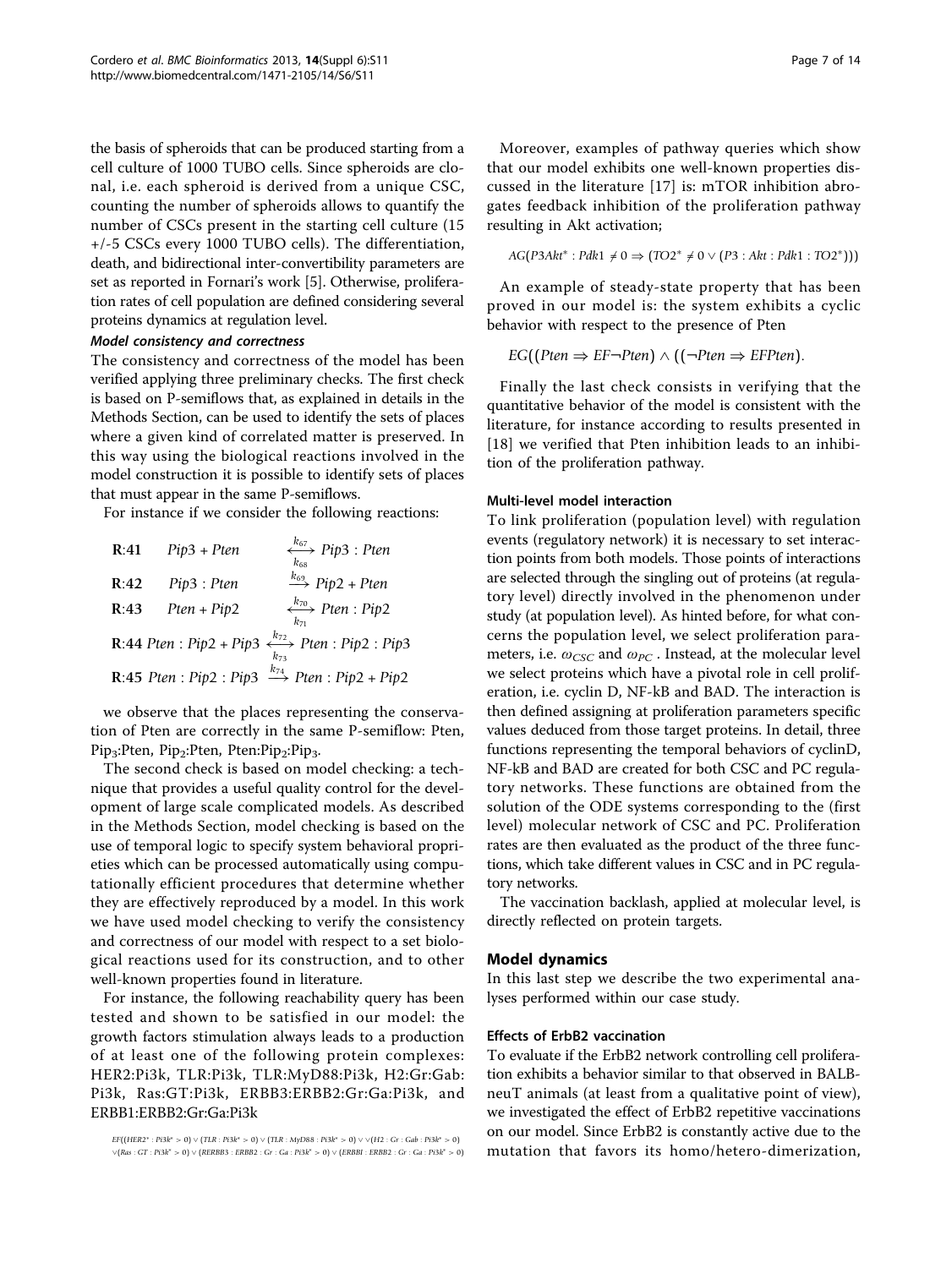without the need of ligand binding, proliferation is always stimulated and it results in a massive production of TCs. On the other hand, the sub-population of CSCs is a small, but very important quantity, that represents the driving force of tumor development as shown in Figure 4. In this experiment, growth factors are injected first at time 1500 and subsequently other two times with intervals of 1000 time units.

We focused on the analysis of this phenomenon to test the validity of our model since chronic vaccination against ErbB 2, in BALB-neuT mice, is well-known and allows progressive clearance of neoplastic lesions and complete protection from the tumor in 1-year old mice [\[7](#page-13-0)]. Furthermore, it has been shown that anti-ErbB2 Ab induces a functional block of ErbB2 receptor function [[19\]](#page-13-0), downregulates its expression on the cell membrane [[19](#page-13-0),[20\]](#page-13-0), impedes its ability to form the homo or heterodimers that spontaneously transduce proliferative signals to the cells [[20,21](#page-13-0)], and blocks its ability to bind ligands [[22\]](#page-13-0). Since vaccination directly affects the concentration of ErbB2 on cell surface, it represents a suitable test to establish if our model can simulate a cell growth trend similar to that observed in the BALB-neuT model upon vaccination. Without external interventions, the number of TCs starts to increment exponentially immediately after time 1000, see Figure [5A.](#page-8-0) In case we apply five vaccination steps, starting just before the exponential growth, i.e. at time

1000, and repeating the vaccination every 1000 time units, the exponential growth is strongly delayed, as shown in Figure [5B.](#page-8-0) Although our model seems to simulate the effect of vaccination observed in BALB-neuT animals, it must be noticed that BALB-neuT experiments are based on the observation of tumor mass changes, while our model gives a representation at cell population level. Furthermore, our representation is based on an arbitrary time scale, while the BALB-neuT experiments are based on results generated over months. Aligning the time line of the two models corresponds to the difficulty of obtaining reliable experimental estimations of the amount of tumor cell present in tumor mass of a given size (e.g. a tumor of 1 mm of diameter). The growth behavior with and without the vaccination effect is obviously reflected at molecular level. Figure [6A](#page-8-0) shows the behavior of cyclinD in the cancer growth, it is notable that this dynamics reveals three peaks at times corresponding to the growth factors injections. Figure [6B](#page-8-0) reflects the cyclinD trend during ErbB 2 vaccination, and shows three definite deeps consistent with the three vaccinations and one bump synchronized at time 6000 with a growth factor injection.

#### Involvement of TLR2 in CSC proliferation

Although our model is still incomplete and needs further refinements, it successfully provides a proof of concept that the use of molecular networks to estimate

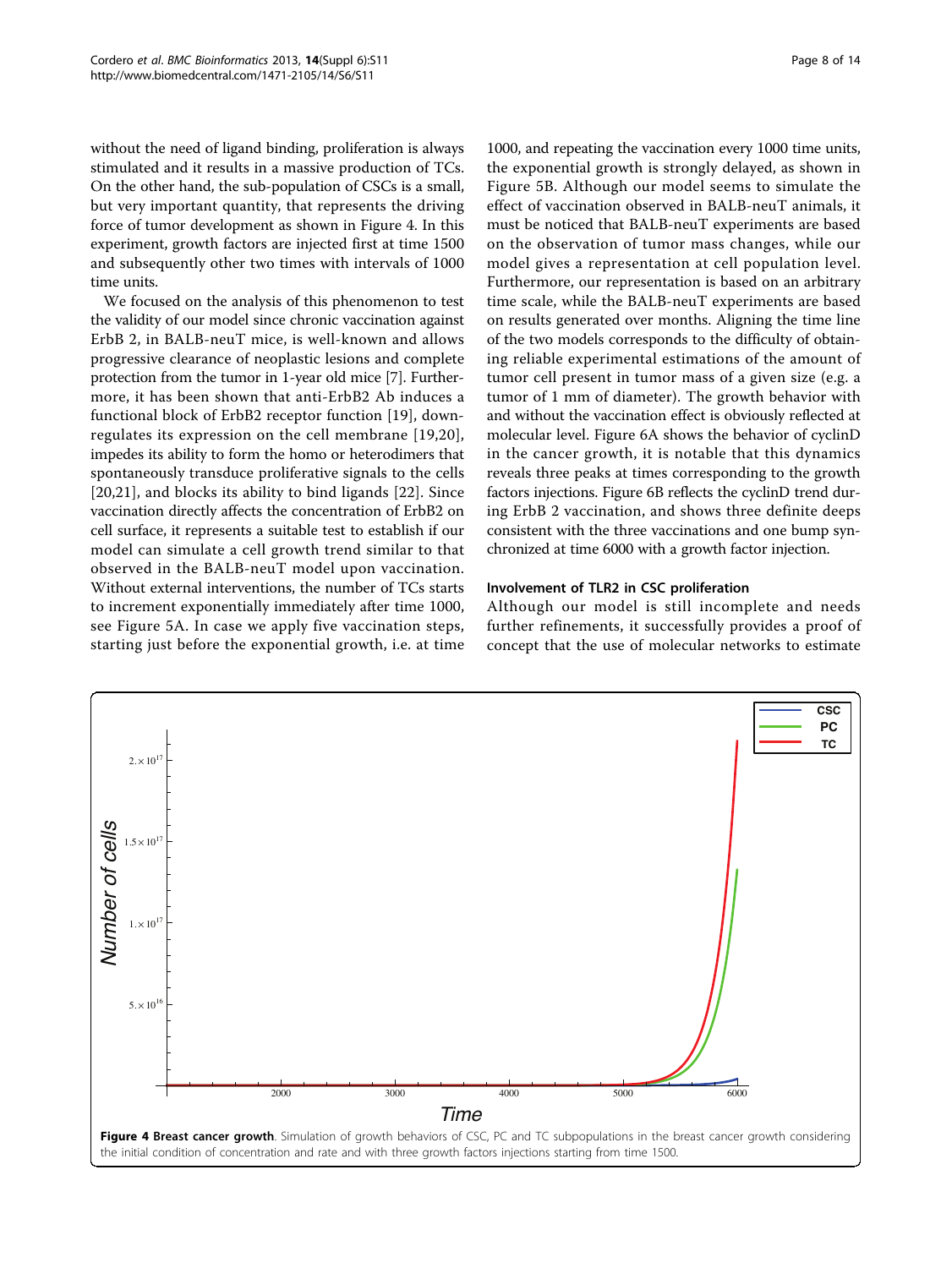<span id="page-8-0"></span>

specific parameters for the high level ODE systems (performed also using a network perturbation analysis) represents an interesting method for the formulation of new hypothesis to be tested with in vitro/in vivo experiments. As an example of the application of this methodology, consider the case in which we want to evaluate the presence of TLR2 on the surface of breast cancer cell and the effect that it has on the AKT/PI3K network. Preliminary findings suggested to investigate with our model weather the perturbation of TLR2 could functionality affect the CSC driven proliferation in a significative manner. For this reason, we have inserted the

TLR2 regulation network as part of the network controlling cell proliferation parameters. Furthermore, on the basis of the above mentioned experimental data, the TLR2 network is only acting on CSC proliferation. We also analyze the effect of a vaccine against ErbB2 and TLR2 at population level. From this experiment we observed a limited reduction of the cell number at the time of vaccination in presence of TLR2 vaccination that is reflected in a reduction of cancer cells in particular TCs. Indeed, if only the ErbB 2 vaccination is performed, it is possible to observe about  $10<sup>7</sup>$  TCs at time 6000, (see Figure [7](#page-9-0)), while if we perform also the TLR2

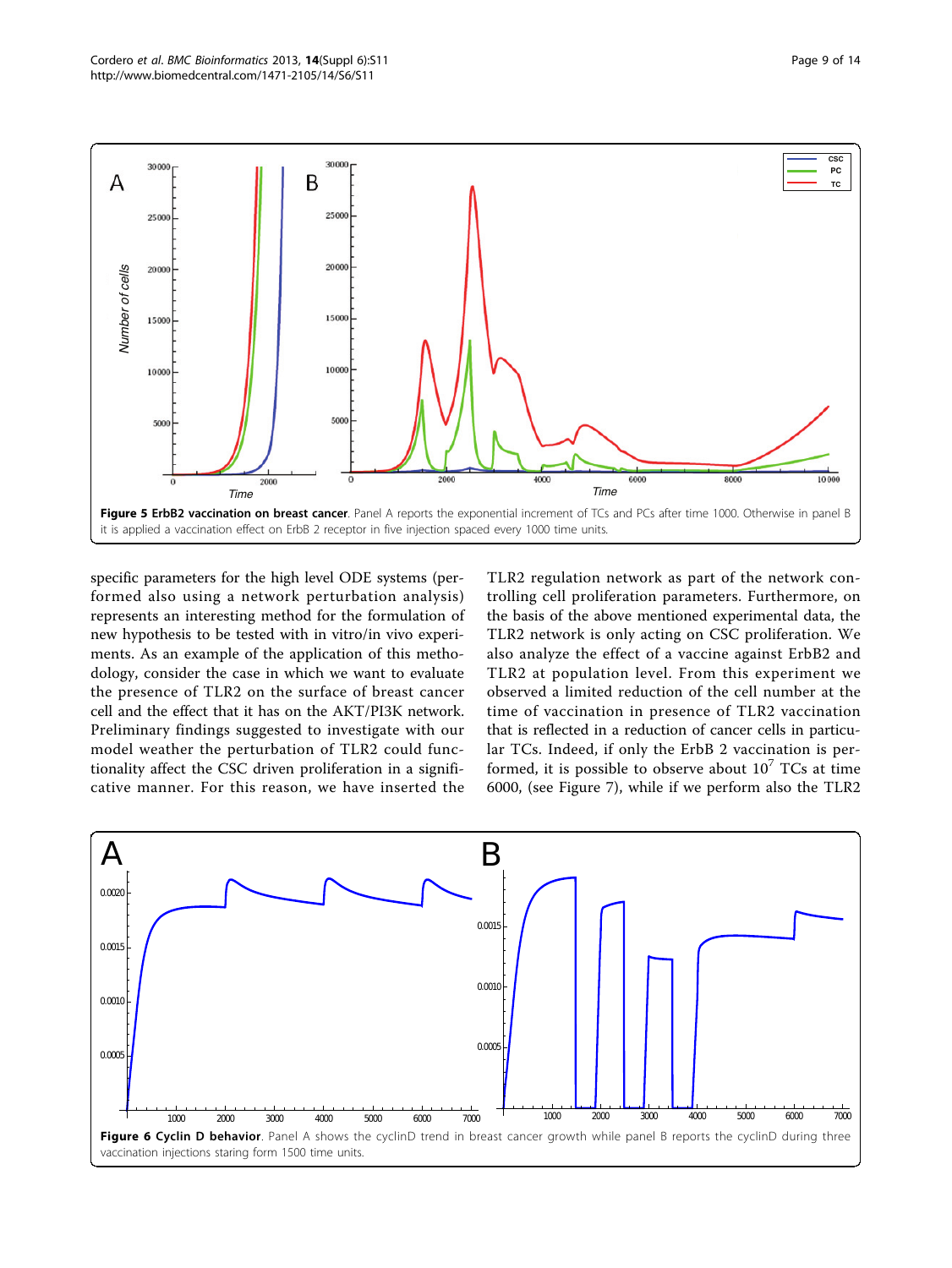<span id="page-9-0"></span>

vaccination at the same time point there are  $8*10^6$  TCs, (see Figure 7B). Such reduction is not sufficient to affect the overall tumor growth, since we did not observed any changes in the time at which the exponential tumor growth starts, with or without TLR2 vaccination.

We are presently evaluating with in vitro experiments, the effect of TLR2 silencing in TUBO cell proliferation to confirm these simulation results. It is notable that literature data [[16\]](#page-13-0) indicate that TLR2 mediate innovation by the activation of the NF-kB pathway. This finding together with our observation that TLR2 positive cells are mainly associated with subpopulation of cancer cells enriched for CSC (Table [1\)](#page-5-0), suggest that TLR2 might play some important role in CSC invasiveness. Thus, the TLR2 network might represent an interesting starting point to design a network controlling the parameters linked to CSC from PC differentiation, since invasiveness is associated with undifferentiated cells, i.e. CSC, and is lost in fully differentiated cells, i.e. TC.

## Conclusions and perspectives

In this paper we propose a novel approach in which a multilevel model is constructed and where molecular networks are used to estimate certain parameters of a cell population model based on a system of ODEs. With this method we have been able to reproduce at a qualitative level the effect of anti-ErbB2 chronic vaccination in BALB-neuT model. Although the model needs some refinement to provide a punctual representation of vaccination, i.e. aligning the time line of the computational model with in vivo data, it successfully supports the idea that new in vitro/in vivo experiments can be designed to test hypothesis that are formulated on the basis of the solution of the model. Furthermore, our approach can be extended to consider the immunological tumor microenvironment by adding new equations in the ODE system of the population representation and by defining their parameters on the basis of a cell-to-cell network, instead of a genetic network. This might be particularly interesting in the area of combined treatment development. Tumor vaccination alone is not sufficient to eradicate the disease, but combined with other immuno-pharmacological treatments, affecting the CSC differentiation rate might represent an interesting approach in the area of tertiary cancer prevention, i.e. reducing the negative impact of disease by restoring functions and reducing disease-related complications.

## Methods

The following section reports the details of the biological techniques used for the experiments as well as the notation and the basic definitions of formalism and algorithms used for the analysis discussed in this paper. Part of this section is similar to an analogous description reported in our previous work [\[23](#page-13-0)] and is included here only to help the reader in understanding the subsequent discussion.

## Flow cytometry analysis

E, P1, P2, and P3 cells were collected after 7 d of culture and disaggregated through enzymatic and mechanical dissociation. They were then washed in PBS (Sigma-Aldrich) supplemented with 0.2% BSA and 0.01% sodium azide (Sigma-Aldrich) and stained for the membrane antigen Toll Like Receptor (TLR) 2 using an Alexa Fluor647 conjugated anti-TLR2 and for ErbB2 antigen using Ab4 moAb (Calbiochem) followed by FITC anti-mouse IgG (Dako Cytomation) as secondary Abs. Samples were collected and analyzed with a CyAn ADP Flow Cytometer and Summit 4.3 software (DakoCytomation).

## Petri Net formalism

A brief introduction of the PN formalism [[24\]](#page-13-0) is provided here to help the reader in understanding the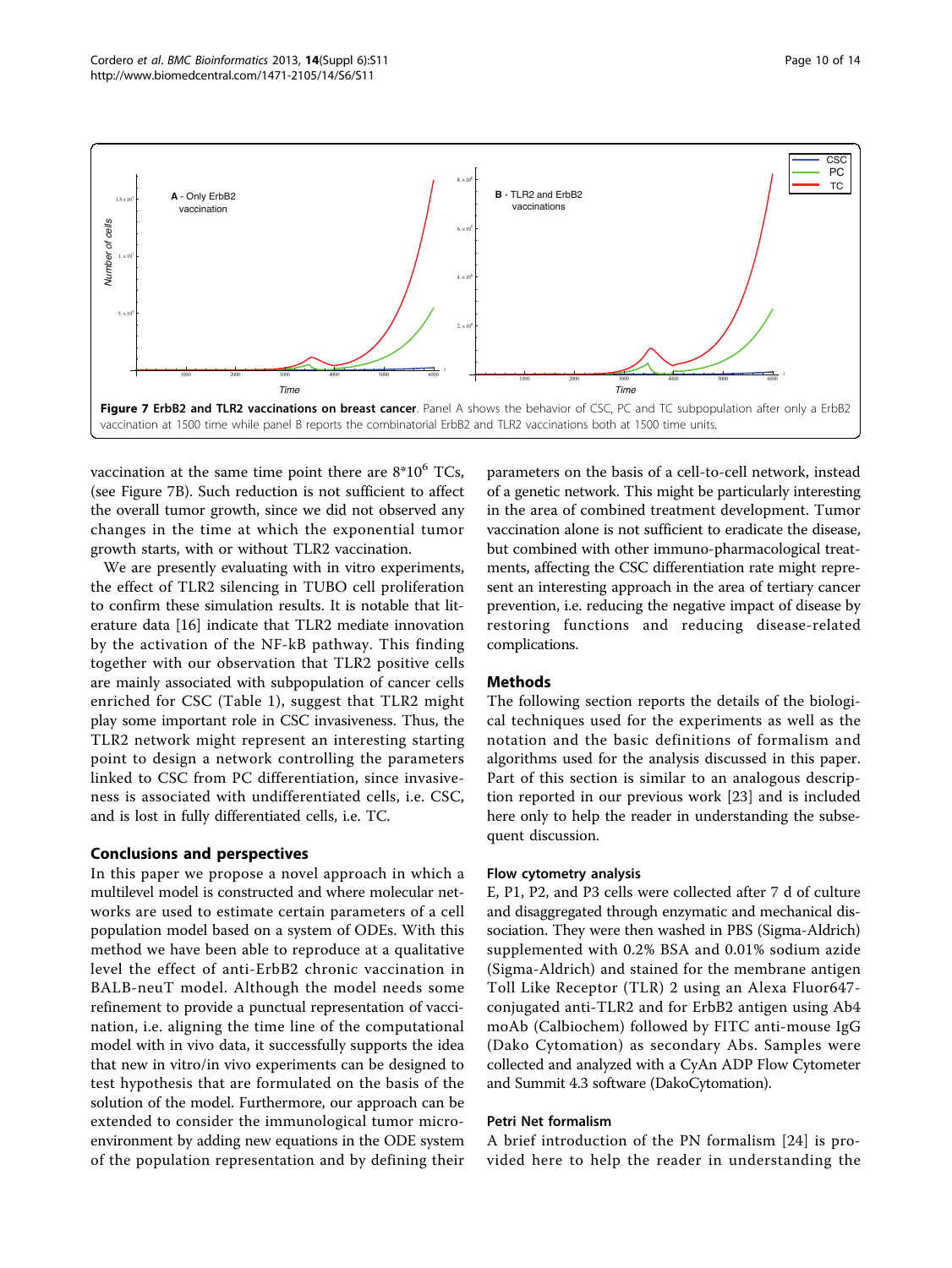model of the proliferation pathway that we have used in this work.

PNs have been first proposed for the representation of biological pathways by Reddy et al. in [\[4](#page-13-0)]. Subsequently, many other researchers discussed the advantages of using PNs to model biological systems [[25](#page-13-0)] because of their ability of representing reaction systems in a natural graphical manner and of their capability of allowing the computation of qualitative and quantitative information about the behavior of these systems. Most of the analysis of PN models in Systems Biology is performed using simulative approaches [[26,27\]](#page-13-0) where transitions occur after random firing delays. The extension of the basic PN formalism with stochastic firing delays of this type has been proposed in the literature with the definition of the so-called Stochastic Petri Nets (SPNs) [[28](#page-13-0)-[30](#page-13-0)] which allow the automatic construction of an underlying Continuous Time Markov Chain (CTMC) that can be studied using numerical or simulative techniques and that can also be translated into systems of ODEs when average results are sufficient for the analysis [\[31\]](#page-13-0). Several papers recently published by Heiner et al. [[32,33](#page-13-0)] show that the available biological data can be analyzed by means of PNs formalism in order to obtain the general behavioral patterns and timing measures of biological entities. In general, biological models are affected by a high level of complexity due to the functional properties of the systems that are considered. The interaction of qualitative and quantitative analysis is necessary to check a model for consistency and correctness as we will show in the rest of this paper using PNs. In details, PNs are bipartite directed graphs with two types of nodes: places and transitions. The places, graphically represented as circles, correspond to the state variables of the system (e.g. enzymes, compounds, etc.), while the transitions, graphically represented as boxes, correspond to the events (e.g. interactions among biochemical entities) that can induce state changes. The arcs connecting places to transitions (and vice versa) express the relations between states and event occurrences. Places can contain tokens (e.g molecules of the corresponding entities) drawn as black dots within places. The state of a PN, called marking, is defined by the number of tokens in each place. The evolution of the system is given by the firing of enabled transitions, where a transition is enabled if only if each input place contains a number of tokens greater or equal than a given threshold defined by the cardinality of the corresponding input arc. A transition occurrence/firing removes a fixed number of tokens from its input places and adds a fixed number of tokens into its output places (according to the cardinality of its input/output arcs).

The set of all the markings that the net can reach, starting from the initial marking through transition firings, is called the Reachability Set (RS). Instead, the dynamic behavior of the net is described by means of the Reachability Graph (RG), an oriented graph whose nodes are the markings in the RS and the arcs represent the transition firings that produce the corresponding marking changes.

Here we recall briefly the notation and the basic definitions that are used in the rest of the paper.

## Definition: Petri Net

A PN system is a tuple  $\mathcal{N} = (P, T, I^-, I^+, m_0)$  where:

- $P = \{p_i\}$  is a finite and non empty set of places.
- $T = \{t_i\}$  is a finite and non empty set of transitions with  $P \cap T = \emptyset$ .
- $I^-, I^*: T \times P \to \mathbb{N}$  are the input, output, that define the arcs of the net and that specify their multiplicities.
- $m_0$ :  $P \rightarrow \mathbb{N}$  is a multiset on P representing the initial marking of the net.

A marking m (or state) of a PN is a multiset on P. A transition *t* is enabled in marking *m* iff  $\Gamma(t, p) \le m(p)$ ,  $\forall p \in P$ , where **m**(*p*) represents the number of tokens in place  $p$  in marking **m**. Enabled transitions may *fire*, so that the firing of transition  $t$  in marking **m** yields a marking **m**'  $=$  **m** +  $I^+(t)$  -  $I(t)$ . Marking **m**' is said to be reachable from **m** because of the firing of t and is denoted by  $m[t/m']$ . The firing of a *sequence*  $\sigma$  of transitions enabled at **m** and yielding **m**' is denoted similarly: **m**[ $\sigma$ )**m'**.

#### How to check model consistency and correctness

Before describing how it is possible to study the temporal dynamics of a phenomenon described with a PN model, we discuss two preliminary analysis steps useful to verify the model consistency and correctness, based on P-semiflows and CTL properties. The first step can be used to identify the set of places where a given kind of correlated matter is preserved during the evolution of the model, while the latter allows the modeler to verify more complex behavioral properties.

Mathematically, P-semiflow [[34\]](#page-13-0) can be defined as follows:

## Definition: P-semiflow

Given a Petri Net, let C be the Incidence Matrix whose generic element  $c_{t,p} = I^+(t,p) - I^-(t,p)$  describes the effect of the firing of transition t on the number of tokens in the place p; and let  $x \in \mathcal{Z}^{|P|}$  be a place vector; then a P-semiflow is a place vector  $x$  such that it represents an integer and non-negative solution of the matrix equation  $xC = 0$ .

All the P-semiflows of a PN can be expressed as linear combinations of a set of minimal P-semiflows, and the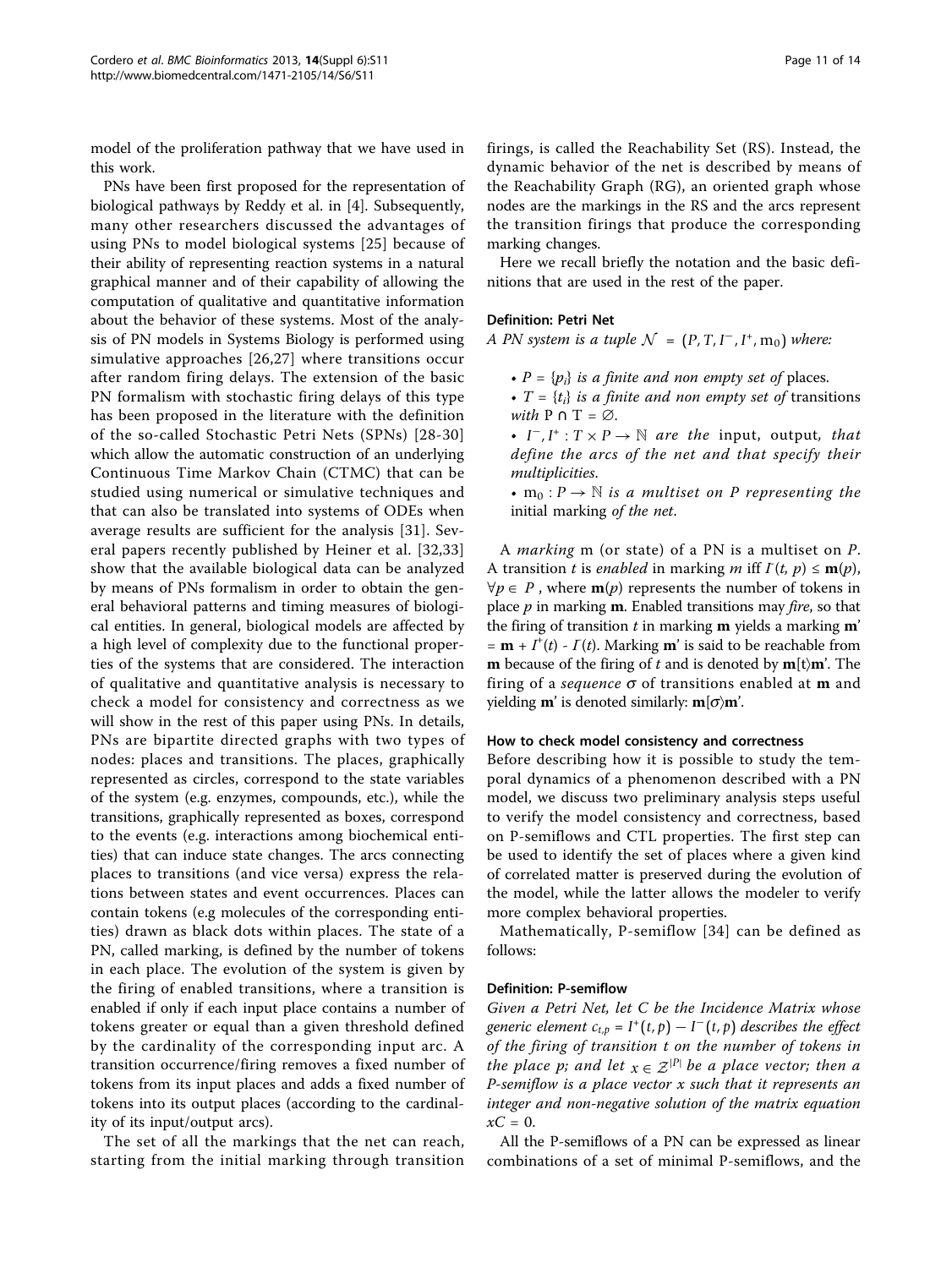support of a P-semiflow  $F$ , denoted supp  $(F)$  can be defined as the set of nodes corresponding to the nonzero entries of  $F$ . Using  $supp(F)$ , each P-semiflow  $F$ allows the computation of a corresponding weighted sum of tokens contained in a subset of places of the net that remains constant through the entire evolution of the model; this constant ia called P-invariant.

In a biological context, where tokens represent compounds, enzymes etc., the interpretation of such P-invariant is relatively simple: the places of  $supp$  ( $F$ ) represent the portion of the PN where a given kind of correlated matter is preserved. Obviously when all the places of a net belong to at least one P-semiflow, then the markings of the places are bounded and the state space of the net is finite.

Finally it is important to observe that P-semiflow analysis involves only the structural proprieties of the net and is thus independent of the initial marking of the PN.

The second preliminary analysis step allows the user to verify more complex behavioral properties using the model checking technique, a well-established formal method that is widely-used for ascertaining the correctness of real-life systems. It requires a description of the system usually given in some high level modeling formalism such as PN, and the specification of one or more desired properties of the system, normally using temporal logics. Given this input, the model checker can derive the system behavior (e.g. generating the system RG) and automatically verify whether or not each property is satisfied though a systematic and exhaustive exploration of the RG.

Among the many available temporal logic formalisms, we choose the Computational Tree Logic, CTL, a branching-time logic that extends propositional logic used for describing states, with operators for reasoning over time and non-determinism.

In details the following temporal operators are considered in CTL:  $Xp$  meaning that the proposition  $p$  is true at the next transition,  $G_p$  meaning that  $p$  is always true,  $F_p$ meaning finally true,  $pUq$  meaning that p is true until q becomes true. For reasoning about non-determinism, the two following path quantifiers are used:  $Ap$  meaning that  $p$  is true on all paths and  $Ep$  meaning that  $p$  is true on some path. All the temporal operators have to be immediately preceded by a path quantifier, hence  $AXGp$  is not a valid CTL formula, since the temporal operator G is not preceded by a path operator. Moreover, atomic propositions consist of statements on the current token situation in a given place, and they can be recursively composed into more complex propositions using the standard logical operators:  $\neg$  (negation),  $\wedge$  (conjunction), ∨ (disjunction), and ⇒ (implication). Hence the CTL can be sufficiently expressive to encode a wide range of biological queries:

• reachability queries: there is a cascade of reactions that lead to the production of a protein  $p$  -EFp;

• pathway queries: an enzyme can reach an activation state s through a substrate-bound state  $sb$  -  $EF$  $(sb \wedge EF(s))$ ; a cell can reach a state s without violating a certain constrain  $c$  -  $E(cls)$ ; a protein  $p$  can be synthesized without a set of transcriptional factors  $q$  $-E(\neg qUp);$ 

• steady state query a certain state s of a network is a steady state -  $s \Rightarrow EG(s)$ ; an enzyme can stay in active or inactive state -  $EF(AGs)$ ; an enzyme exhibits a cyclic behavior with respect to the presence of an activator or inhibitor  $z$  -  $EG((z \Rightarrow EF \neg z) \land ((\neg z \Rightarrow EFz)).$ 

Finally, it is worth noting that, while CTL is an extremely powerful and flexible language to describe special properties, it can be used only by skilled users since it requires a certain experience to correctly express the specification of the desired behavior. Furthermore model checking technique, in case of very complex systems, can require substantial computational resources (in terms of memory and time) since it needs the generation of the RG of the system. In literature several approaches based on efficient RG encoding and manipulation [[35\]](#page-13-0) or level concept and monotonic liveness [[33](#page-13-0)] have been proposed to cope with such problem.

## How to analyze temporal dynamics of the modeled system

To model and study the temporal dynamics of a PN we have to introduce temporal specification in the formalism. As we already said at the beginning of this Section, the most common timed extension of PN is Stochastic PN, SPN [[28](#page-13-0)] in which exponentially distributed random delays (interpreted as durations of certain activities) are associated with the firings of the transitions. In details a SPN can be defined as a pair  $(N, w)$ , where N is a Petri net and  $w : \mathbb{N}^P \times T \to \mathbb{R}$  is a (possibly marking dependent) function that assigns to each transition of the net the rate of a negative exponential distribution of the firing delay.

Hence, for any transition  $t$  it is necessary to specify a function  $w(m, t)$ , so that when t is enabled in a marking *m* then  $w(m, t)$  has to be evaluated to provide the rate of t in  $m$ .

Assuming that the firing times are characterized by probability function with infinite support, this way of adding temporal specifications in the model does not modify the qualitative behaviors of SPN underlying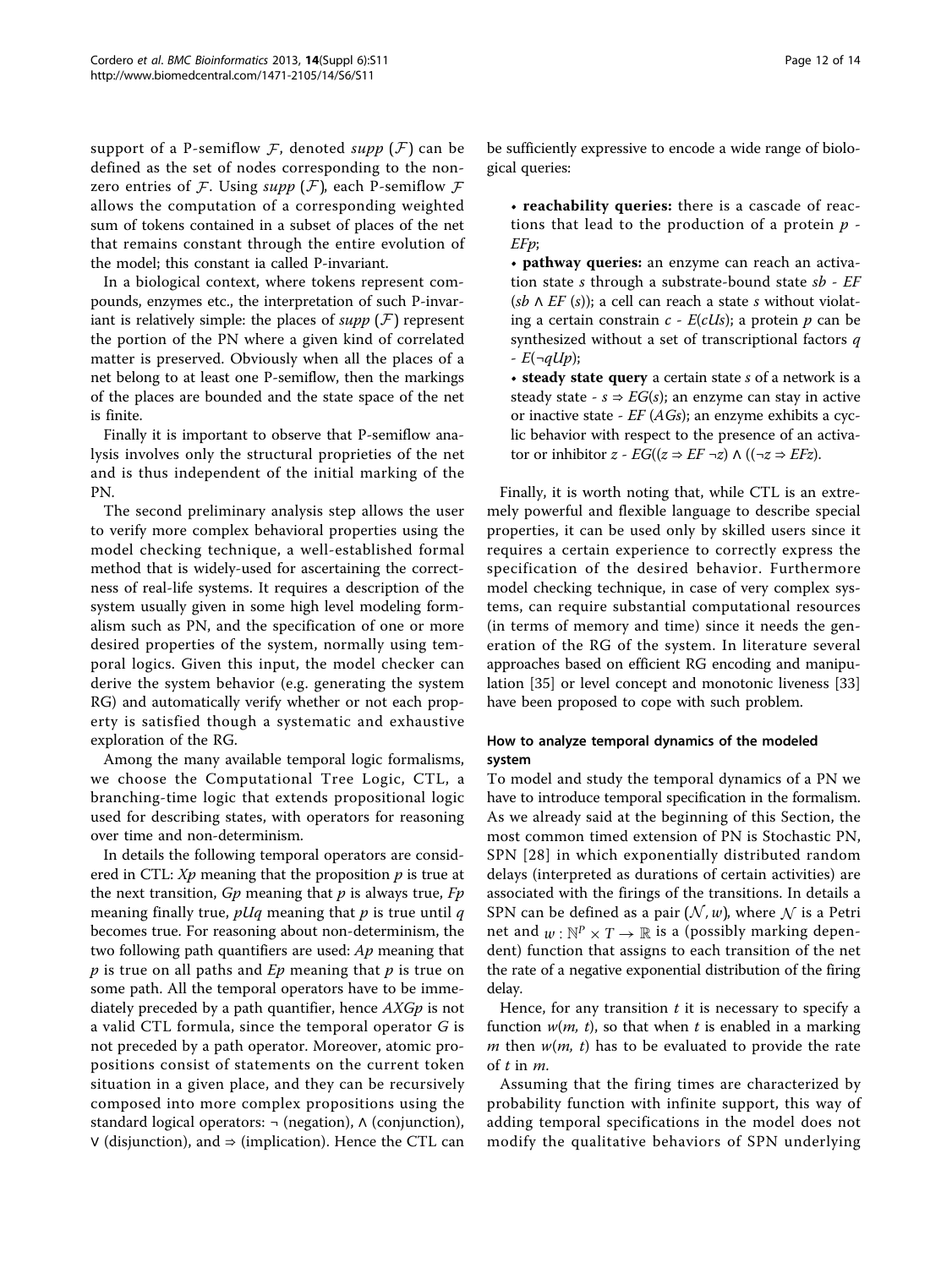<span id="page-12-0"></span>un-timed models so that all the available theoretical results for the PNs can be reused. Specifically, where the firing time distributions is negative exponential, its memory less property allows to recognize that the temporal behavior of the model corresponds to a Continuous Time Markov Chain (CTMC) that can be represented as a graph which is isomorphic to the RG of the same model without time. Then, each marking of the SPN corresponds to a state of the CTMC and the stochastic approach based on SPN adopts a discrete view of the quantity of the entities that appear in the mathematical representation as state components. This means that the temporal behavior of a SPN is seen as a random process governed by the so-called Chapman-Kolmogorov differential equations [[36](#page-13-0)], which corresponds to the behavior of the biological system described by the Master Chemical Equations [[37\]](#page-13-0). However, for very complex model, the underlying CTMC cannot be derived or/and solved due to well-known state space explosion problem. To cope with this problem, the simulative approach can be used to estimate the quantities of interest at the cost of extensive computational efforts [[38](#page-13-0),[39](#page-13-0)]. Another way of studying this type of model is that of using a so-called deterministic approach in which from an SPN model, it is possible to derive a set of ODEs (one for each place) which assumes that the temporal behavior of the quantity of the entities contained in the different places is a completely predictable process [43]. When modeling metabolic pathways, the most common way to translate the reactions into a set of ODEs is provided by the law of Generalized Mass Action (GMA) [[40](#page-13-0)] from which the system of ODEs describing the model is of the form:

$$
\frac{dX_i(t)}{dt} = \sum_{j=1}^{N_i} w_{ij} \prod_{h=1}^{E} X_h(t)^{g_{ijh}} \quad i = 1, ..., E
$$

where  $E$  is the number of interacting entities and  $X_i(t)$ represents the amount of the  $i^{th}$  entity at time  $t$ ,  $N_i$  the number of reactions in which the  $i^{th}$  entity is involved, the parameters  $w_{ij}$  the rate describing the speeds of these reactions, and the parameters  $g_{ijh}$  the so-called kinetics orders which depend on the stoichiometry and on the mechanisms of the reactions. The ODEs and the initial amount of the different entities can be automatically obtained from the SPN representation, and numerical integration of the ODEs is performed to calculate the quantities at a given time instant. It is important to observe that when the number of tokens increases the quantitative behavior obtained applying the stochastic approach tends to that obtained from the ODEs [\[31\]](#page-13-0). Hence from the SPN description of the biological phenomenon, the choice of using one of the two approaches

(stochastic or deterministic) for studying the behavior of the system is left to the analyst who decides on the basis of the objectives of his/her study. In this paper we use the deterministic approach because it allows a faster and simpler evaluation of the proposed pathway.

## How to use the P-semiflow to reduce the number of ODEs

P-semiflows can be used to reduce the number of ODEs representing the behavior of the system, by identifying those which are redundant. Indeed, as already explained, P-semiflows, can be used to derive the set of places in which the total mass is preserved so that the sum of their corresponding ODEs yields a zero identity. Hence, for each minimal P-semiflow in the model we can select one place belonging to it and re-write its corresponding variable as a linear combination of the other variables in the same P-semiflow. In this way we reduce the number of ODEs of one unit for each minimal P-semiflow present in the system.

## Additional material

[Additional file 1: L](http://www.biomedcentral.com/content/supplementary/1471-2105-14-S6-S11-S1.pdf)ist of reactions.

[Additional file 2: P](http://www.biomedcentral.com/content/supplementary/1471-2105-14-S6-S11-S2.pdf)arameter Values: reaction rates and concentration values.

#### Authors' contributions

Cordero and Beccuti designed the project and wrote the manuscript. Cordero, Beccuti and Fornari designed models and performed in silico analysis. Lanzardo and Conti generated the biological data. Calogero, Balbo and Cavallo supervised the project and wrote the paper. All authors read and approved the final manuscript.

#### Competing interests

The authors declare that they have no competing interests.

#### Acknowledgements

This study was funded under the auspices of European Consortium for Anticancer Antibody Development (EUCAAD) 200755, and by grants from the Italian Association for Cancer Research (AIRC IG 11675), the Epigenomics Flagship Project EPIGEN, MIUR-CNR, the Italian Ministero dell'Università e della Ricerca, and the University of Torino and Regione Piemonte. We appreciate the support by King Abdulaziz University of Saudi Arabia. We thank the reviewers for their insightful suggestions.

#### Declarations

This article has been published as part of BMC Bioinformatics Volume 14 Supplement 6, 2013: Selected articles from the 10th International Conference on Artificial Immune Systems (ICARIS). The full contents of the supplement are available online at [http://www.biomedcentral.com/bmcbioinformatics/](http://www.biomedcentral.com/bmcbioinformatics/supplements/14/S6) [supplements/14/S6.](http://www.biomedcentral.com/bmcbioinformatics/supplements/14/S6)

#### Author details

<sup>1</sup> Computer Science Department, University of Turin, Corso Svizzera 185, Torino 10149 Italy. <sup>2</sup>Molecular Biotechnology Center, University of Turin, Via Nizza 52, Torino 10126 Italy. <sup>3</sup> Faculty of Information and Communication Technology at Rabigh, King Abdulaziz University, Jeddah, Saudi Arabia.

Published: 17 April 2013